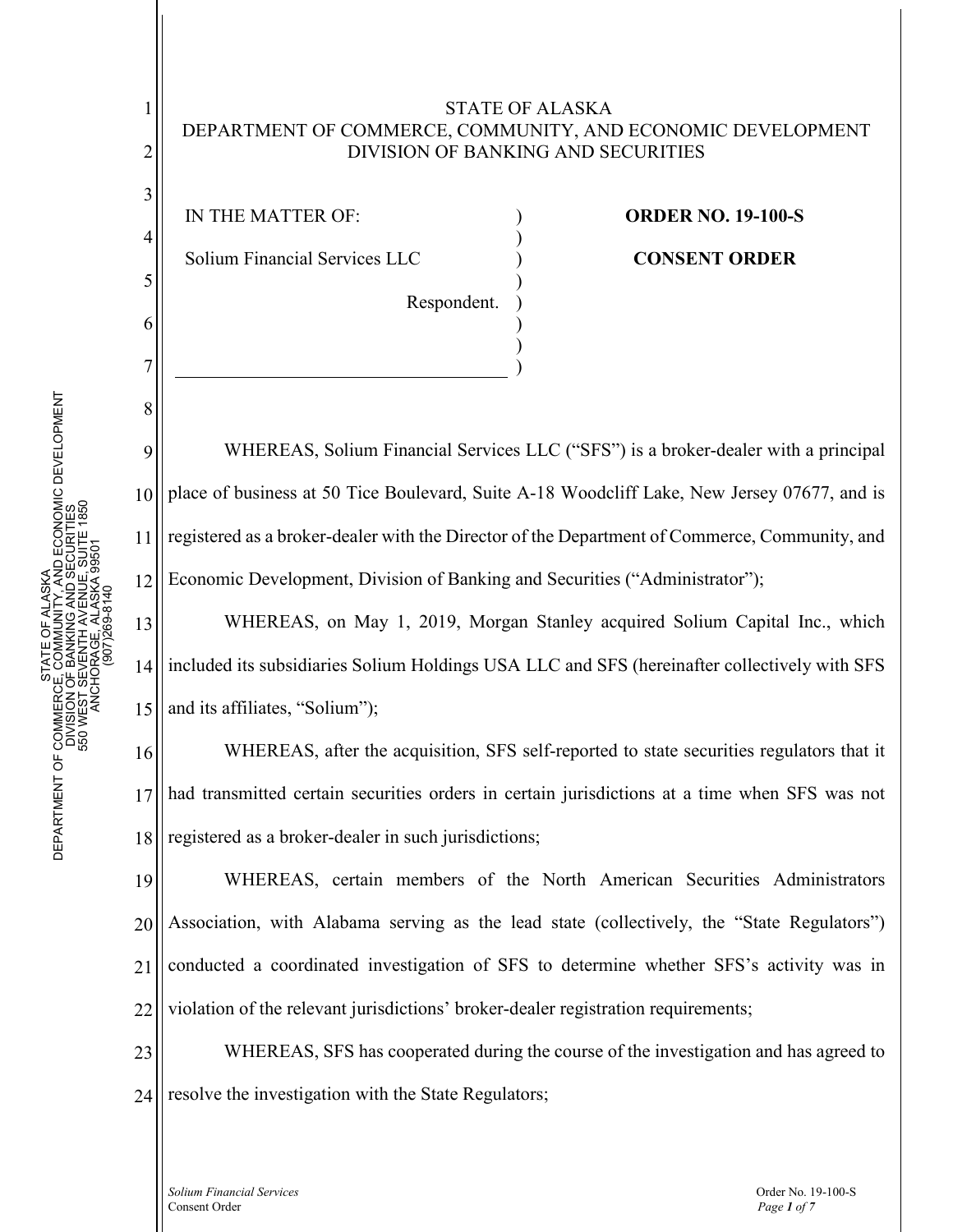5

6

7

8

9

10

11

1 2 3 4 WHEREAS, SFS, without admitting or denying the Findings of Fact and Conclusions of Law contained herein, voluntarily consents to the entry of this Consent Order (the "Order") pursuant to Alaska Securities Act, AS 45.55 *et seq* and AS 45.56 *et seq* ("Act") with respect to this Order;

NOW, THEREFORE, then Administrator finds this Order is in the public interest and hereby enters the following:

#### **I. FINDINGS OF FACT**

1. SFS, CRD No. 147933, is a subsidiary of Solium Holdings USA LLC. SFS applied for registration with the Division on May 2, 2019 and received conditional registration as a broker-dealer with the Administrator on August 28, 2019 pending the outcome of the investigation.

12 13 14 2. Solium provides equity plan administration software to employers. Employee participants of employer-sponsored equity plans that utilize Solium's software can view and track the options and shares issued to them by their employers.

15 16 17 18 3. If an employee-participant residing in Alaska requests an exercise or liquidation through Solium's software, SFS transmits an order in the relevant account at a clearing brokerdealer registered in Alaska and then routes the proceeds to the employee-participant's account. SFS receives a share of the commissions earned on these transactions.

19 20 4. SFS does not provide advice to employee-participants or solicit transactions in any manner.

21 22 23 5. From at least January 2009 to August 2019, SFS transmitted orders for employee participants residing in Alaska when SFS was not registered as a broker-dealer with the Administrator.

24

6. SFS has provided substantial and timely cooperation to the State Regulators during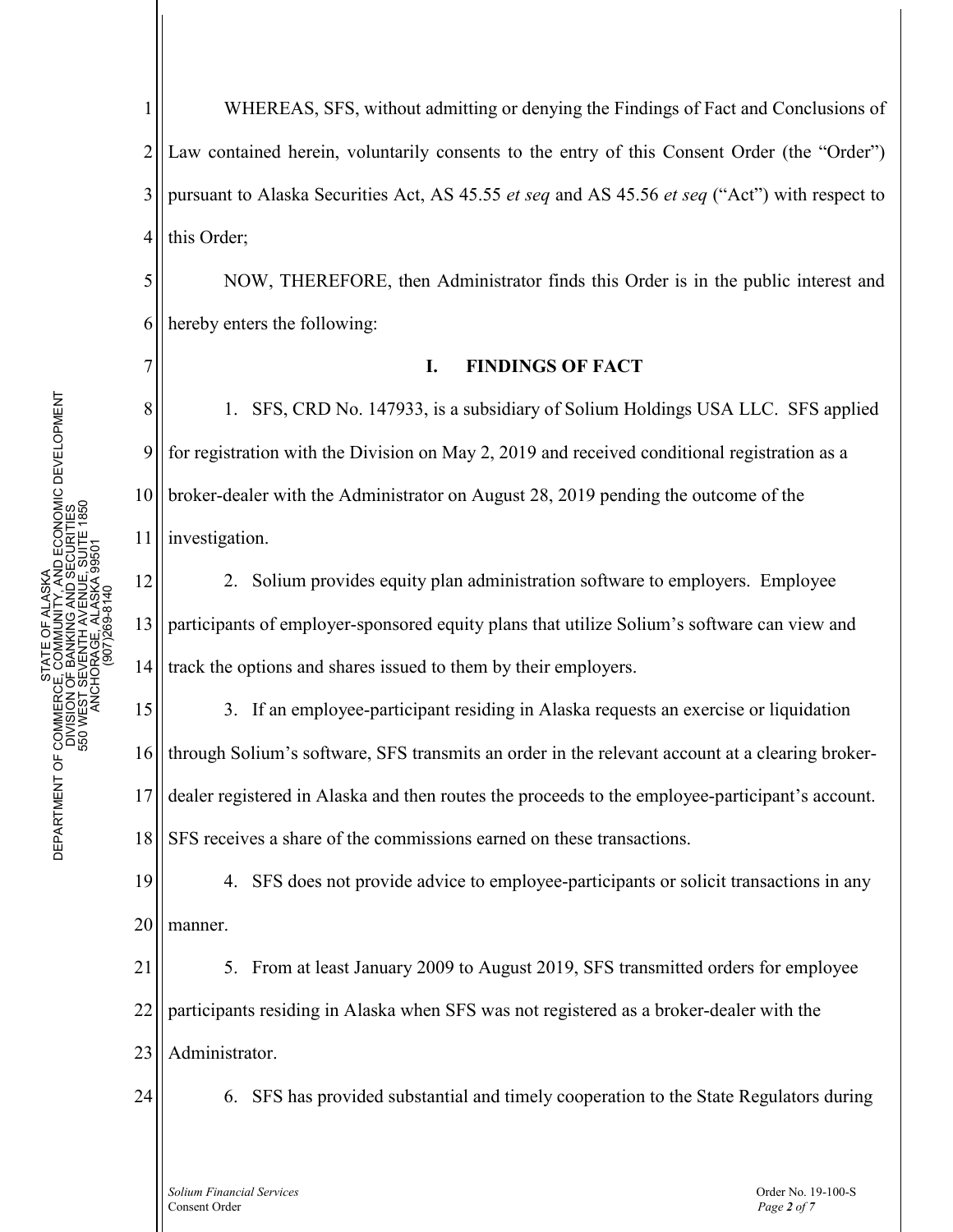| 1              | the course of the referenced investigation.                                                 |
|----------------|---------------------------------------------------------------------------------------------|
| $\overline{c}$ | <b>CONCLUSIONS OF LAW</b><br>I.                                                             |
| 3              | During the period from at least January 2009 to December 31, 2018                           |
| $\overline{4}$ | 1. SFS acted as a broker-dealer in Alaska as the term broker-dealer is defined by           |
| 5              | AS 45.55.990(7) of the Act.                                                                 |
| 6              | 2. AS 45.55.030(a) states that it is unlawful for a person to transact business in Alaska   |
| $\overline{7}$ | as a broker-dealer or agent unless such person is registered under the Act.                 |
| 8              | 3. By engaging in the conduct set forth above, SFS acted as an unregistered broker          |
| 9              | dealer in Alaska in violation of AS 45.55.030(a) of the Act.                                |
| 10             | 4. As a result of the stated violation, SFS is subject to the assessment of a fine pursuant |
| 11             | to AS $45.55.920(c)$ of the Act                                                             |
| 12             | During the period of January 1, 2019 through August 28, 2019                                |
| 13             | 1. SFS acted as a broker-dealer in Alaska as the term broker-dealer is defined by AS        |
| 14             | 45.56.900(4) of the Act.                                                                    |
| 15             | 2. AS 45.56.300(a) states that it is unlawful for a person to transact business in Alaska   |
| 16             | as broker-dealer or agent unless such person is registered under the Act.                   |
| 17             | 3. By engaging in the conduct set forth above, SFS acted as an unregistered broker          |
| 18             | dealer in Alaska in violation of AS 45.56.300(a) of the Act.                                |
| 19             | 4. As a result of the stated violation, SFS is subject to the assessment of a fine pursuant |
| 20             | to AS 45.56.690 of the Act.                                                                 |
| 21             | 5.<br>This Order is appropriate and in the public interest.                                 |
| 22             |                                                                                             |
| 23             |                                                                                             |
| 24             |                                                                                             |
|                |                                                                                             |
|                |                                                                                             |

*Solium Financial Services* Order No. 19-100-S Consent Order *Page 3 of 7*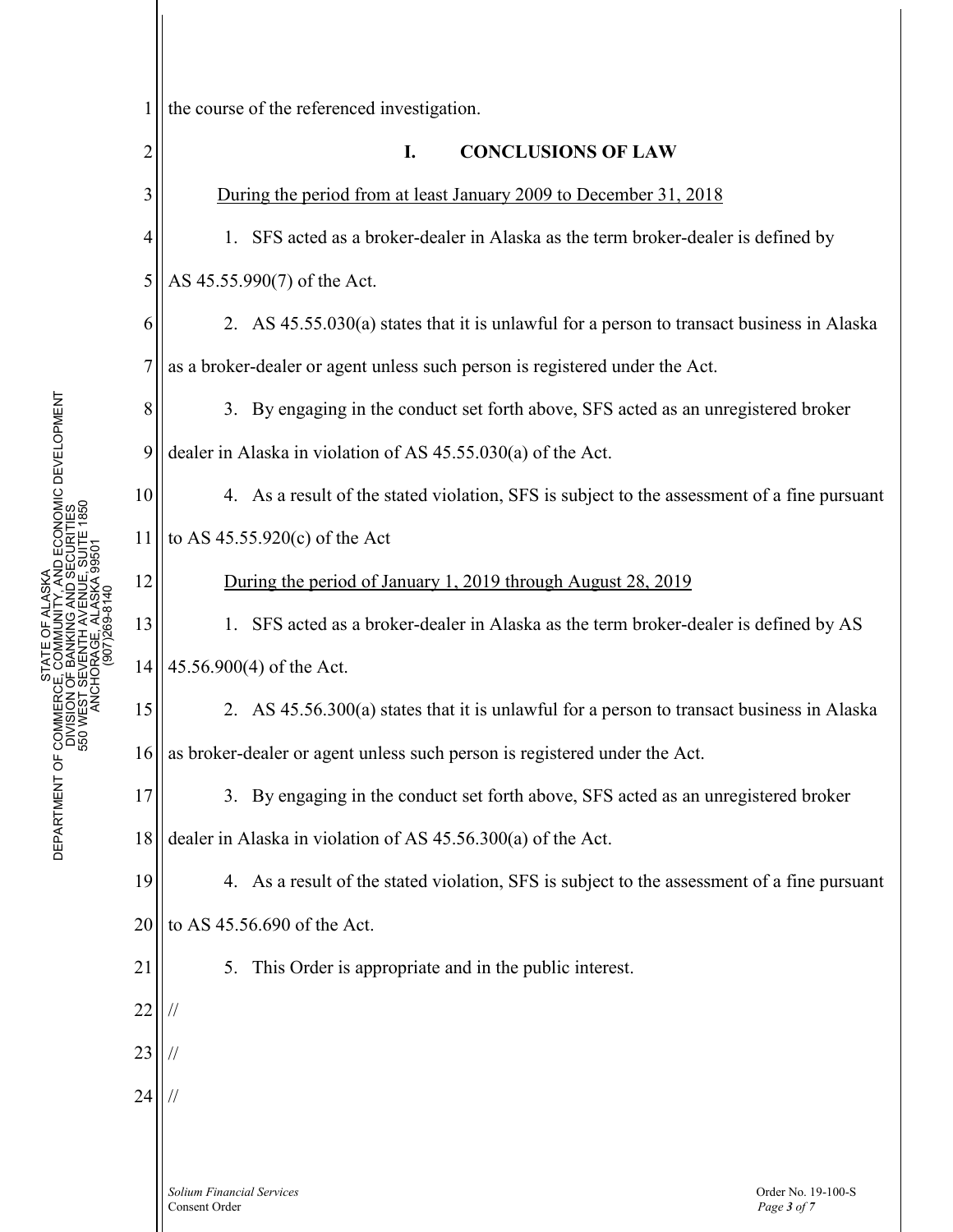1

10

11

12

20

# **II. ORDER**

2 3 4 Pursuant to AS 45.55.920 and AS 45.56.690, and on the basis of the Findings of Fact, Conclusions of Law, and Respondent's consent to the entry of this order, the Administrator Orders:

5 6 7 8 9 1. This Order concludes the investigation by the Administrator and any other action that the Administrator could commence under applicable Alaska law as it relates to the substance of the Findings of Fact and Conclusions of Law herein, provided however, that the Administrator may pursue claims arising from SFS's failure to comply with the terms of this Order.

2. This Order is entered into solely for the purpose of resolving the investigation and is not intended to be used for any other purpose.

3. Respondent to comply with AS 45.56.300(a) of the Act.

13 14 4. (a) SFS shall pay a fine in the amount of \$10,527.38 to the State of Alaska within ten (10) business days of the entry of this Order.

15 16 17 (b) SFS shall pay back registration fees in the amount of \$2,250.00 for the period January 2009 through May 2019 to the State of Alaska within ten (10) business days of the entry of this Order.

18 19 5. SFS's registration as a broker-dealer in Alaska is moved from conditional approval to approved as of the date of this Order.

6. This Order is not intended to form the basis for any disqualification from

21 registration as a broker-dealer, investment adviser, or issuer under the laws, rules, and

22 regulations of Alaska and waives any disqualification from relying upon the securities

23 registration exemptions or safe harbor provisions to which SFS or any of its affiliates may be

24 subject under the laws, rules and regulations of Alaska.

*Solium Financial Services* Order No. 19-100-S Consent Order *Page 4 of 7*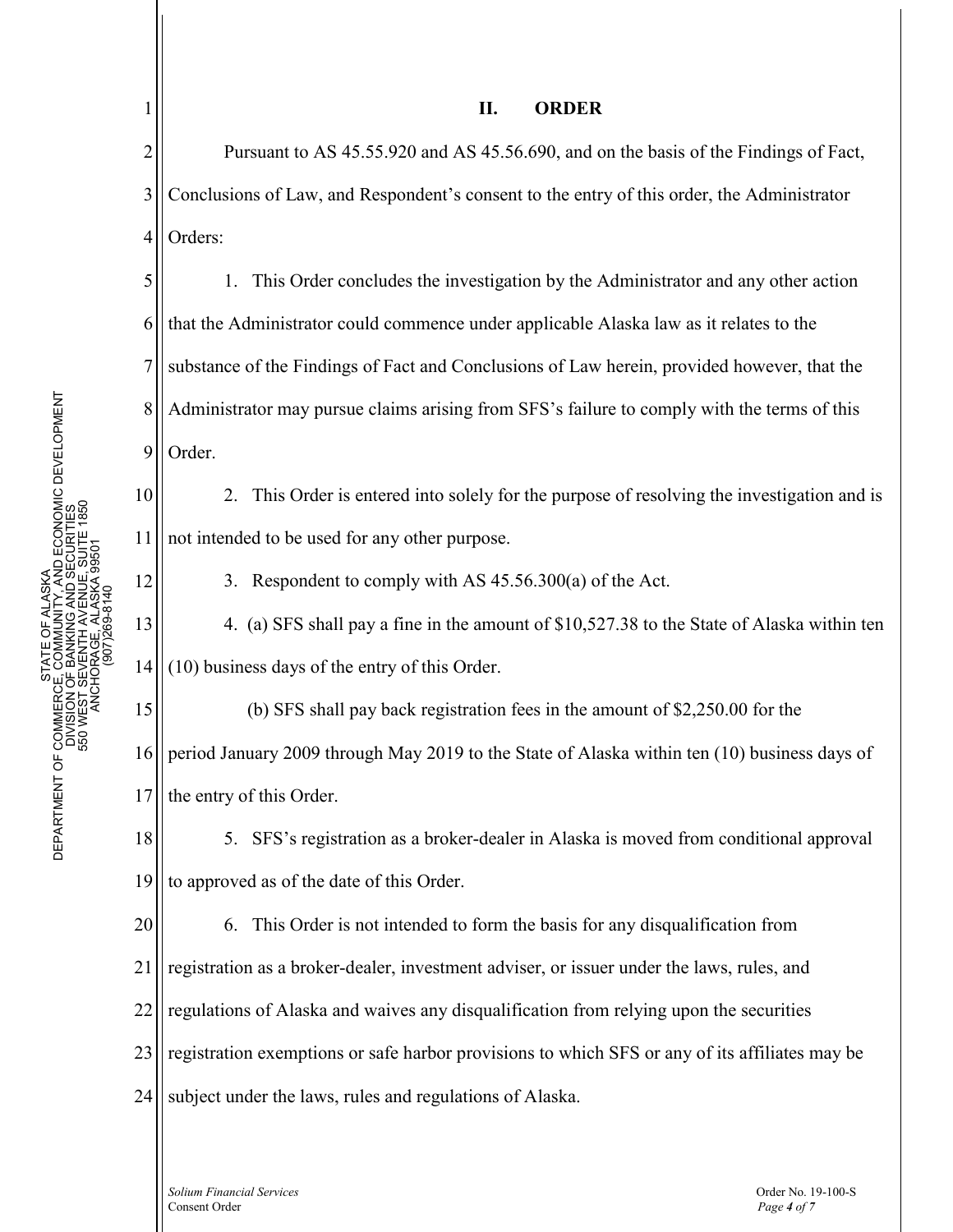1 2 3 4 5 6 7 8 9 10 11 7. Nothing in this Order is intended to form the basis for any disqualification under the laws of Alaska, any other state, the District of Columbia, Puerto Rico, or the U.S. Virgin Islands; under the rules or regulations of any securities or commodities regulator or selfregulatory organizations (SROs); or under the federal securities laws, including but not limited to, Section 3(a)(39) of the Securities Exchange Act of 1934, Regulation A, Rules 504 and 506 of Regulation D under the Securities Act of 1933, and Rule 503 of Regulation CF. Further, nothing in this Order is intended to form the basis for disqualification under the FINRA rules prohibiting continuance in membership or disqualification under other SRO rules prohibiting continuance in membership. This Order is not intended to be a final order based upon any violation of any Alaska statute, rule, or regulation that prohibits fraudulent, manipulative, or deceptive conduct.

12 13 14 15 16 8. Except in an action by the Administrator to enforce the obligations in this Order, this Order is not intended to be deemed or used as (a) an admission of, or evidence of, the validity of any alleged wrongdoing or liability; or (b) an admission of, or evidence of, any such alleged fault or omission of SFS in any civil, criminal, arbitration, or administrative proceeding in any court, administrative agency, or other tribunal.

17 18 9. This Order is not intended to state or imply willful, reckless, or fraudulent conduct by SFS, or its affiliates, directors, officers, employees, associated persons, or agents.

19 20 10. SFS, through execution of this Order, voluntarily waives the right to a hearing and to judicial review of this Order under AS 45.55.920(d) and AS 45.56.690(b) of the Act.

22 //

//

21

- 23 //
- 24 //

*Solium Financial Services* Order No. 19-100-S Consent Order *Page 5 of 7*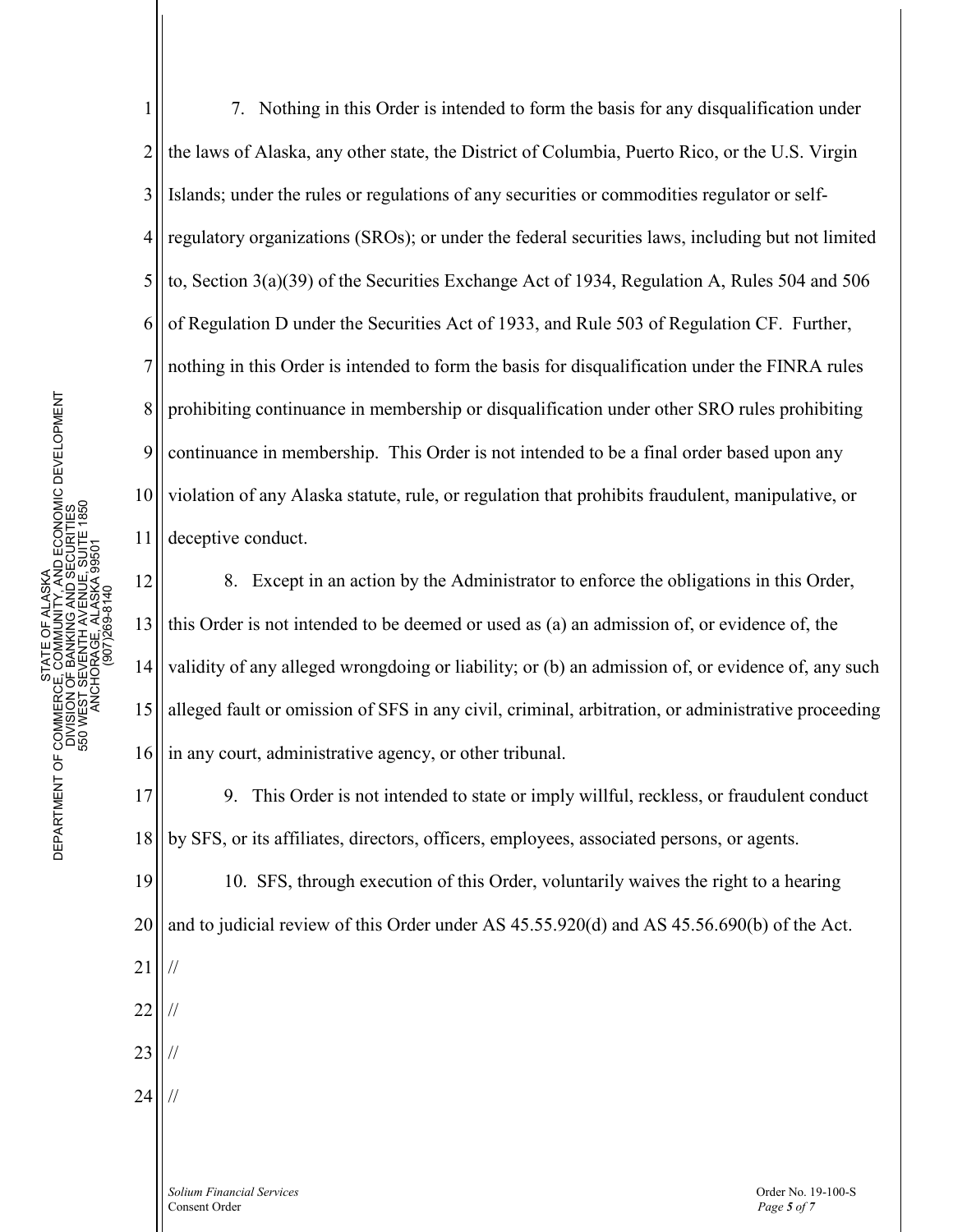